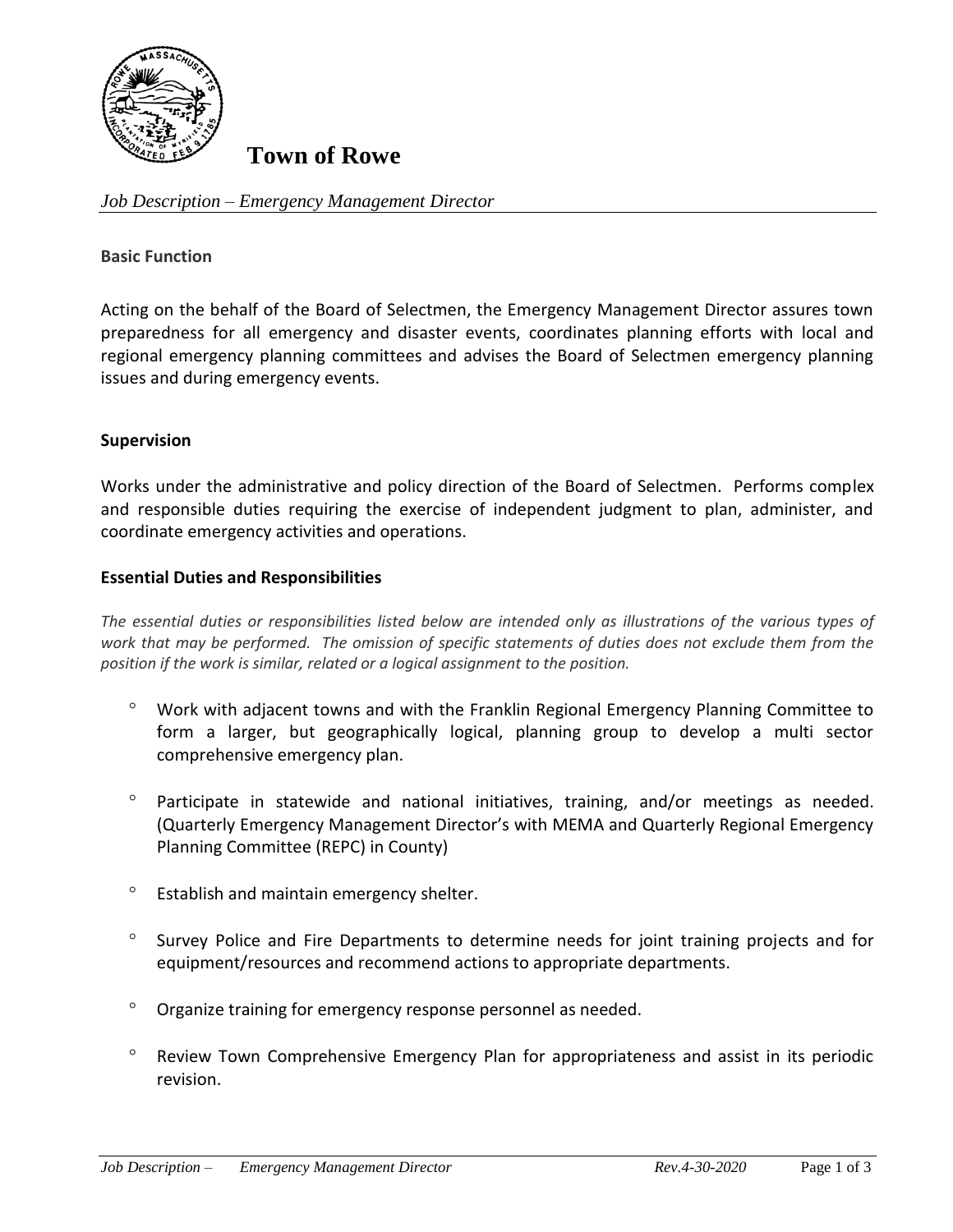- Work with the town's administration to pursue grants and other funding for training and equipment.
- Coordinate and participate in training programs for the public on disaster preparedness and for emergency services personnel.
- $\degree$  Develop and maintain a communication system to warn the public of impending or ongoing emergencies.
- $^{\circ}$  Organize a "citizen base" to provide check in of the health and well-being of others during/after severe storms, power failures, etc.
- $\degree$  Responsible for creating and contributing to a mutually supportive team work environment within the department, with residents and vendors and in interactions with all town departments.
- Use of all equipment, knowledge and ability to complete all tasks required to professionally perform the position.

# **Emergency Duties and Responsibilities**

Coordinate and oversee emergency activities during town emergencies and advising the Board of Selectmen, which may include police, fire, and the Board of Health.

Evaluate emergency response during and after emergencies.

Coordinate the tracking of all man-hours, equipment and response costs used during emergency.

Coordinate the submittal of all costs associated with response to the Massachusetts Emergency Management Agency and the Federal Emergency Management Agency for reimbursement.

# **Work Environment:**

Administrative work is performed under typical office conditions. The employee may have to respond to weather related and other emergencies, which is performed under field conditions with exposure to extreme weather conditions, loud noise, confined spaces, hazardous elements and traffic. The volume of work is subject to seasonal and weather related fluctuations, specifically including evening, night and early morning hours during storms and other emergencies.

The employee operates standard office equipment, computers and an automobile.

Performance of duties requires ongoing contact with other town departments and the general public.

Errors could result in personal injury, injury to others, monetary loss, delay or loss of service, or damage to equipment, or legal repercussions.